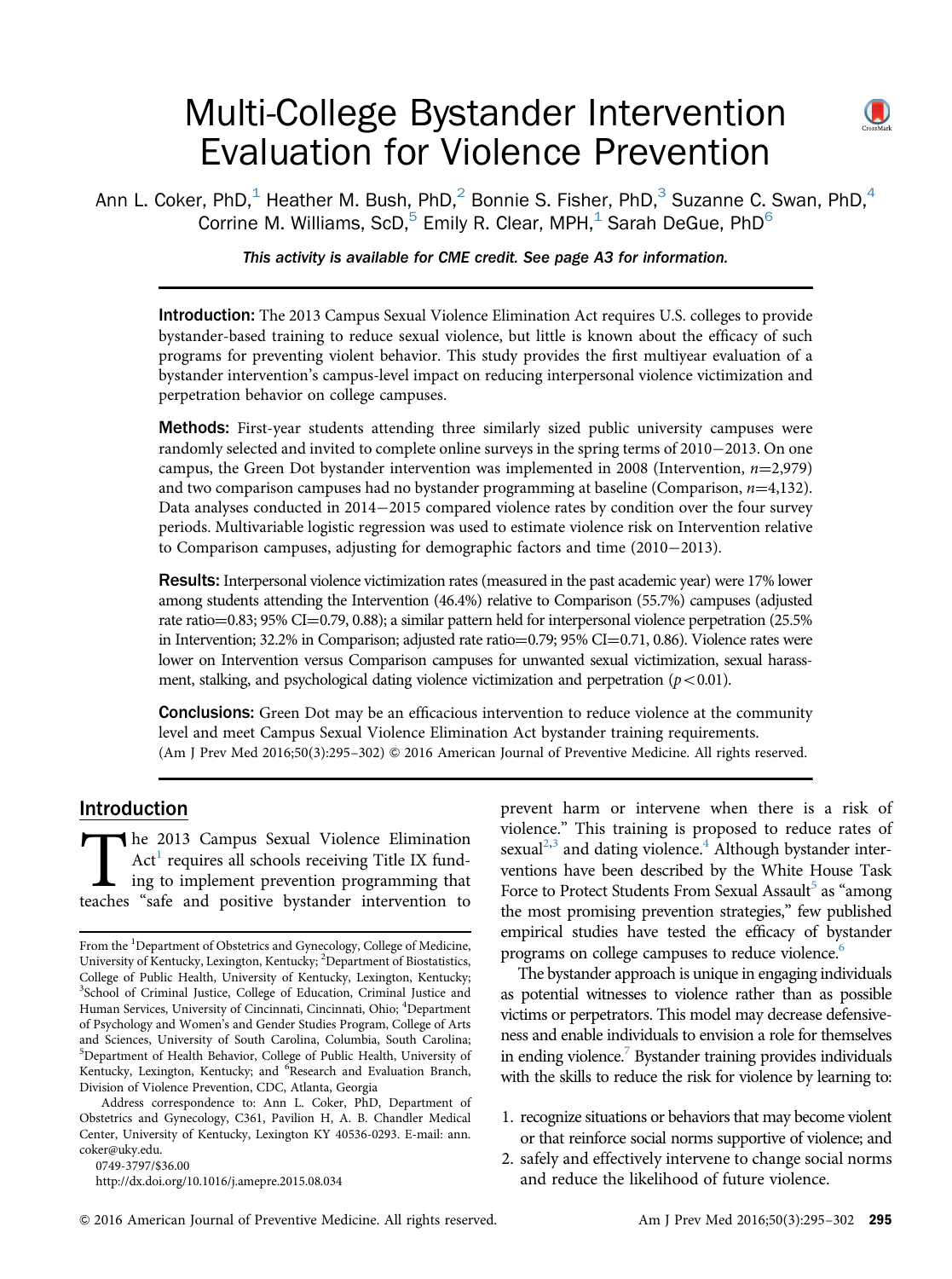At the individual level, bystander interventions may reduce violent behaviors by increasing willingness and self-efficacy to challenge violence-supportive norms and behaviors in their peer group<sup>[11](#page-7-0)</sup> and intervene in risky situations to prevent violence. $8-10$  $8-10$  At the community level, bystander interventions may reduce violence among those not receiving bystander training because training is diffused through other trained students' social networks and results in community-level changes in social norms and modeled bystander behaviors, which ultimately may reduce community violence.

A review of primary prevention strategies for sexual violence perpetration $6$  identified only one rigorously designed evaluation of a college-based bystander intervention with evidence of impact on risk factors and related outcomes for sexual violence. Banyard et al.<sup>[8](#page-7-0)</sup> found that Bringing in the Bystander increased bystander behavior among trained students. Whether bystander training changes sexual and dating violence rates among those trained has been addressed.<sup>12-[14](#page-7-0)</sup> Gidycz and colleagues<sup>12</sup> reported reduced sexually violent perpetration among trained college men at 4 months postintervention follow-up; intervention effects were not sustained at 7 months follow-up. When comparing 2010 violence rates for one campus with the Green Dot bystander program relative to two similar campuses without a bystander program, Coker et al.<sup>13</sup> observed significantly lower rates of unwanted sex, sexual harassment, and stalking on the Green Dot campus. Miller and colleagues $14$ reported significant reductions in dating violence perpetration at 1-year follow-up in male high school students receiving the Coaching Boys into Men intervention.

The current study extends prior research by examining the effects of Green Dot on rates of violence victimization and perpetration among first-year students with data collected over a 4-year period (2010 $-$ 2013). This is the first evaluation of a college-based bystander program to examine sexual and other interpersonal (IP) violence outcomes at the population level over time rather than examining outcomes among intervention participants. Two hypotheses were tested:

- 1. Students attending the Intervention campus will report less violence victimization and perpetration than students at the Comparison campuses when pooling data across time periods.
- 2. Violence will be lower on the Intervention campus relative to Comparison campuses during each of the 4 years of data collection.

# Methods

A comparative design was used in which violence rates among students attending the Intervention campus (University of Kentucky) were compared with rates among students attending two Comparison campuses (University of Cincinnati and University of South Carolina). Similar sampling and online survey methodologies were used at all three campuses across a 4-year period (2010-2013). Comparison campuses were selected based on having:

- 1. no currently implemented bystander program;
- 2. demographic comparability to the Intervention campus; and
- 3. willing research collaborators.

All campuses provided similar services to victims, including campus police, student health services, and psychological support and counseling as requested. Midway through data collection (fall 2011), one comparison campus implemented a bystander program (Stand Up Carolina! [www.sa.sc.edu/shs/savip/stand-up/\)](www.sa.sc.edu/shs/savip/stand-up/). Like Green Dot, this bystander-based program teaches students to identify potentially risky situations.

#### Sampling and Data Collection

At each campus, researchers obtained a stratified random sample of first-year students aged  $18-24$  years using registrar data; half of the sample was female ([Table 1](#page-2-0)). At the Intervention campus, 1,875 students were sampled in 2010; 3,252 in 2011; 2,000 in 2012; and 1,997 in 2013. At Comparison campuses, a similar sampling strategy was used: 1,998; 4,670; 4,679; and 2,000, respectively. First-year students were oversampled in 2011 and 2012 with additional funding for incentives. Data were collected each spring. Students were told the study's purpose was to learn "more about how to prevent dating and sexual violence on college campuses." In April of 2010 and 2011, a letter describing the study's purpose and a \$2 cash incentive were sent to all sampled students' local mailing addresses. Two days later, students were invited to complete an online survey. Students were not required to provide their e-mail addresses; instead, their university-assigned e-mail address was used to provide a representative sample. No identifying information, including the e-mail address, was retained in the analytic database. Because placing cash in >4,000 letters became onerous, in 2012 and 2013, the authors opted to provide a \$5 Amazon e-gift card by e-mail after students completed the survey. Reminder e-mails were sent every 3 days for up to 3 weeks. Survey completion averaged 20-25 minutes. The IRB at each University approved the protocol. The NIH granted a certificate of confidentiality because physical violence and forced sex perpetration were queried. Local sexual and dating violence resources were provided to all participants.

# The Green Dot Intervention

Green Dot [\(www.livethegreendot.com\)](www.livethegreendot.com) seeks to empower potential bystanders to actively engage their peers. Green Dot was implemented by staff at the University of Kentucky's Violence Intervention and Prevention Center in 2008 in two components: 50-minute motivational speeches (Green Dot speech) targeting first-year students in introductory-level courses throughout the academic year, and Intensive Bystander Training delivered to a select group of student leaders. This interactive skill-development training was conducted in groups of  $20-25$  students and lasted  $4-6$  hours. A Popular Opinion Leader strategy<sup>15</sup> was initially used to recruit students into training; over time,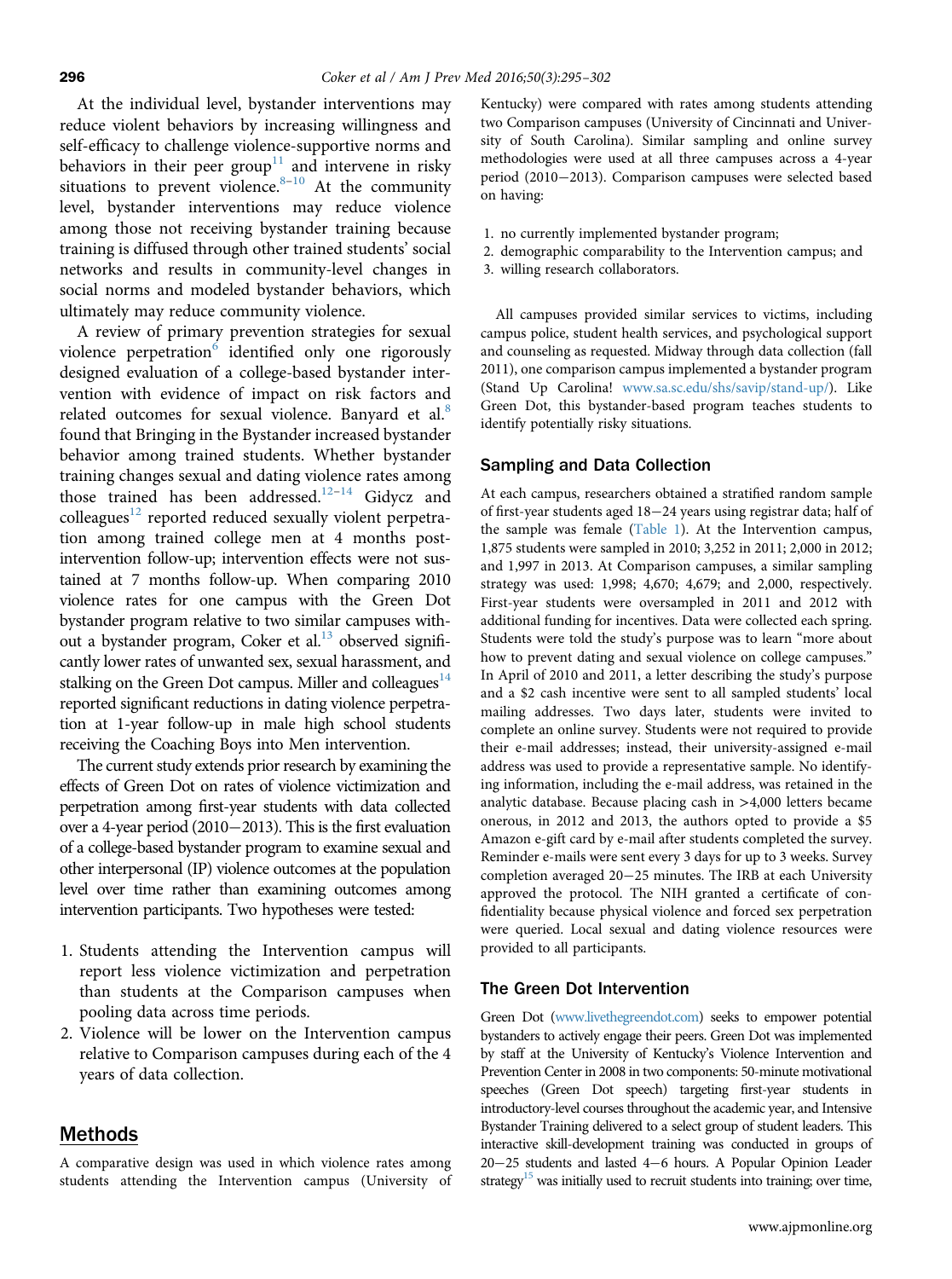|                                                                     |                                    | <b>Campus condition (%)</b>       |                                                                                               |  |  |  |
|---------------------------------------------------------------------|------------------------------------|-----------------------------------|-----------------------------------------------------------------------------------------------|--|--|--|
| <b>Demographic characteristics</b>                                  | <b>Intervention</b><br>$(n=2,979)$ | <b>Comparison</b><br>$(n=4, 132)$ | $\chi^2_{\text{df}}$ p-value two-tailed Comparing demographic<br>characteristics by condition |  |  |  |
| Female                                                              | 63.8                               | 60.9                              | $5.94_{df=1}$ $p=0.01$                                                                        |  |  |  |
| Non-white                                                           | 14.2                               | 13.7                              | $0.39_{df=1}^{p=NS}$                                                                          |  |  |  |
| In a romantic or dating relationship in<br>the past 12 months       | 60.6                               | 60.1                              | $0.19_{df=1}$ $p=NS$                                                                          |  |  |  |
| Sexual attraction: not exclusively<br>attracted to the opposite sex | 10.5                               | 12.5                              | $6.99_{df=1}$ $p=0.01$                                                                        |  |  |  |
| Currently in a fraternity or sorority                               | 20.9                               | 16.0                              | $27.90_{df=1}$ $p < 0.0001$                                                                   |  |  |  |
| Age                                                                 |                                    |                                   |                                                                                               |  |  |  |
| 18 years                                                            | 31.0                               | 28.6                              | $7.64_{df=2}$ $p=0.02$                                                                        |  |  |  |
| 19 years                                                            | 59.5                               | 60.4                              |                                                                                               |  |  |  |
| $\geq$ 20 years                                                     | 9.5                                | 11.0                              |                                                                                               |  |  |  |
| Year survey conducted (spring term) <sup>a</sup>                    |                                    |                                   |                                                                                               |  |  |  |
| 2010                                                                | 25.2                               | 26.8                              | 97.44 $d_{\text{df}=3}$ $p < 0.0001$                                                          |  |  |  |
| 2011                                                                | 43.9                               | 40.0                              |                                                                                               |  |  |  |
| 2012                                                                | 14.6                               | 22.2                              |                                                                                               |  |  |  |
| 2013                                                                | 16.3                               | 11.0                              |                                                                                               |  |  |  |

<span id="page-2-0"></span>

| <b>Table 1.</b> Demographic Characteristics for First-Year Students on Intervention and Comparison Campuses |  |  |
|-------------------------------------------------------------------------------------------------------------|--|--|
|-------------------------------------------------------------------------------------------------------------|--|--|

Note: Boldface indicates statistical significance  $(p<0.05)$ .

<sup>a</sup>lndicates the proportion of all students across 4 years who completed a survey by Intervention and Comparison campuses.

NS, not significant.

all interested students were welcomed to complete this training, as were leaders from sororities or fraternities. This training was provided in group settings at least once a semester during 2010-2013. Programming elements included social marketing, delivering speeches to University of Kentucky staff, and asking faculty to endorse Green Dot in syllabi.

An intent-to-treat approach was used for this analysis conducted in 2014–2015. It was impossible to randomly assign Green Dot training at the campus or student level. Students attending the Intervention campus  $(n=2,979)$  were considered Green Dot exposed, whereas students attending the two Comparison campuses  $(n=4,132)$  were categorized as unexposed. On the Intervention campus, Green Dot Intensive Bystander Training was implemented using a Popular Opinion Leader approach,<sup>[15](#page-7-0)</sup> which recommends targeting approximately 15% of the population; in 2010, 15.5% of University of Kentucky first-year students were so trained, 5.5% in 2011; 1.4% in 2012; and 0.6% in 2013 (based on sampled students' responses). Green Dot speeches were widely disseminated to University of Kentucky first-year students; the proportion receiving this training remained consistently high (65.4% in 2010 to 55.9% in 2013).

#### Measures

In all surveys, participants were asked how frequently they had been victimized by or had perpetrated each of the following forms of violence since the beginning of the fall term: (1) unwanted sex, (2) sexual harassment; (3) stalking; and (4) physical and psychological dating violence.

This study adapted widely used measures of unwanted sex (National Intimate Partner and Sexual Violence Survey<sup>16</sup>), sexual harassment (Sexual Experiences Questionnaire $17$ ), stalking (National Violence Against Women Survey<sup>18</sup>), and dating violence (Revised Conflicts Tactic Scales<sup>19</sup>). Psychometric properties and items are provided elsewhere.<sup>13</sup>A dichotomous measure of having experienced each violent behavior by form and victimization or perpetration status was created. Unwanted sex and dating violence were considered present if individuals experienced one or more incidents. Sexual harassment and stalking were considered present if individ-uals experienced at least three incidents.<sup>20,[21](#page-7-0)</sup> Experience with any of the four forms of violence measured, either as a victim or perpetrator (assessed separately), was captured in the overall rate of IP violence.

#### Statistical Analysis

Students were asked their gender, age, race/ethnicity, fraternity or sorority membership, and sexual attraction (dichotomized as exclusively attracted to the opposite sex or not). Comparisons between campuses on respondent sociodemographic attributes were made with chi-squared tests; comparisons were used to identify potential confounders (Table 1). Rates and SEs for each violent behavior measured over the prior academic year were adjusted for potential confounders (gender, female; aged 18-20 years; sexual attraction, not exclusively heterosexual; and fraternity/sorority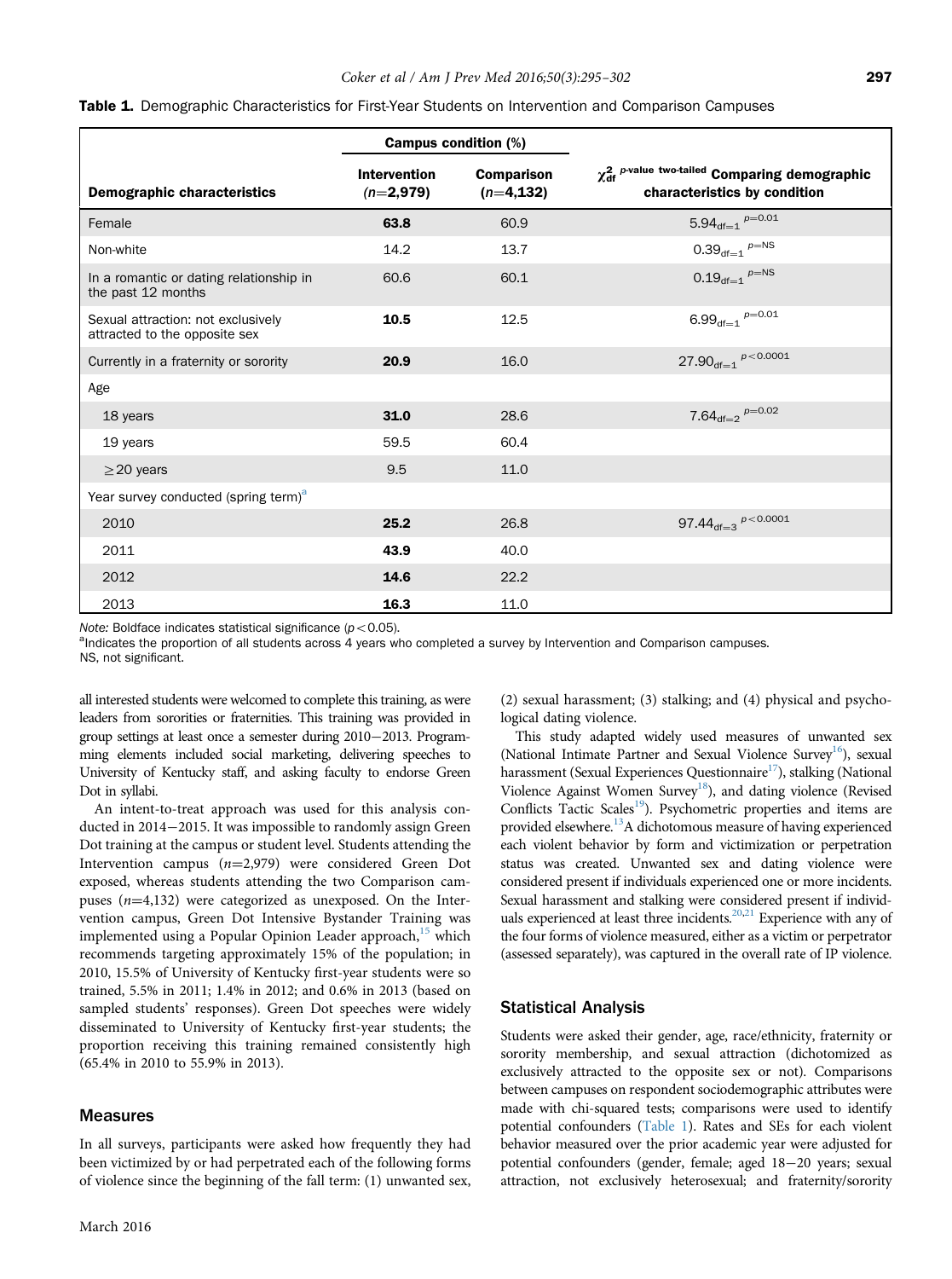|                                     |                                                               | Violence rate, % (SE)              |                                   |                                                                            |
|-------------------------------------|---------------------------------------------------------------|------------------------------------|-----------------------------------|----------------------------------------------------------------------------|
| Form of IP violence<br>$(n=7, 111)$ | Population by gender ( $n=4,418$<br>females; $n=2,693$ males) | <b>Intervention</b><br>$(n=2,979)$ | <b>Comparison</b><br>$(n=4, 132)$ | <b>Intervention versus</b><br><b>Comparison, aRR</b><br>$(95% \text{ Cl})$ |
| Any unwanted sex                    | All students                                                  | 15.5(1.0)                          | 20.7(1.1)                         | 0.75(0.65, 0.85)                                                           |
|                                     | All students <sup>b</sup>                                     | 14.9(0.9)                          | 19.9(1.1)                         | 0.75(0.67, 0.83)                                                           |
|                                     | Females                                                       | 28.8(1.4)                          | 31.9(1.6)                         | $0.72$ (0.64, 0.80) <sup>*</sup>                                           |
|                                     | <b>Males</b>                                                  | 10.5(1.1)                          | 13.4(1.1)                         | $0.78(0.62, 0.99)^T$                                                       |
| By specific item                    |                                                               |                                    |                                   |                                                                            |
| Coerced sex                         | All students                                                  | 7.4(0.8)                           | 7.9(0.8)                          | 0.93(0.75, 1.16)                                                           |
|                                     | Females                                                       | 13.1(1.1)                          | 14.7(1.2)                         | 0.89(0.76, 1.04)                                                           |
|                                     | <b>Males</b>                                                  | 4.1(0.7)                           | 4.2(0.6)                          | 0.97(0.65, 1.46)                                                           |
| Too drunk or high to consent        | All students                                                  | 10.4(0.9)                          | 16.1(1.1)                         | $0.64$ $(0.55, 0.76)$ **                                                   |
|                                     | Females                                                       | 13.7(1.1)                          | 24.0(1.5)                         | 0.57(0.49, 0.67)                                                           |
|                                     | <b>Males</b>                                                  | 7.9(1.0)                           | 10.9(1.1)                         | $0.72$ (0.54, 0.97) <sup>*</sup>                                           |
| Physically forced sex               | All students                                                  | 1.2(0.3)                           | 1.5(0.3)                          | 0.83(0.48, 1.45)                                                           |
|                                     | Females                                                       | 2.9(0.6)                           | 2.9(0.5)                          | 1.00(0.69, 1.43)                                                           |
|                                     | <b>Males</b>                                                  | 0.5(0.2)                           | 0.8(0.3)                          | 0.70(0.24, 2.00)                                                           |
| Sexual harassment                   | All students                                                  | 15.7(1.0)                          | 17.9(1.0)                         | $0.88(0.77, 0.99)^{*}$                                                     |
|                                     | All students <sup>b</sup>                                     | 14.9(0.9)                          | 18.6(1.0)                         | 0.80(0.73, 0.88)                                                           |
|                                     | Females                                                       | 24.1(1.4)                          | 31.4(1.5)                         | $0.77(0.69, 0.85)^T$                                                       |
|                                     | Males                                                         | 10.2(1.1)                          | 10.2(0.9)                         | 1.01 (0.79, 1.28)                                                          |
| <b>Stalking</b>                     | All students                                                  | 22.8(1.2)                          | 28.5(1.3)                         | $0.80$ (0.73, 0.88) <sup>**</sup>                                          |
|                                     | All students <sup>b</sup>                                     | 22.6(1.1)                          | 28.3(1.3)                         | $0.80(0.73, 0.87)$ **                                                      |
|                                     | Females                                                       | 28.7(1.5)                          | 36.5(1.6)                         | 0.79(0.71, 0.86)                                                           |
|                                     | <b>Males</b>                                                  | 18.1(1.4)                          | 22.2(1.4)                         | 0.81(0.69, 0.97)                                                           |
| Physical dating violence            | All students                                                  | 10.5(0.9)                          | 11.6(1.0)                         | 0.91(0.78, 1.06)                                                           |
|                                     | All students <sup>b</sup>                                     | 10.5(0.9)                          | 11.2(0.9)                         | 0.93(0.80, 1.08)                                                           |
|                                     | Females                                                       | 9.7(1.0)                           | 10.8(0.9)                         | 0.90(0.75, 1.09)                                                           |
|                                     | Males                                                         | 11.3(1.3)                          | 12.4(1.2)                         | 0.91(0.72, 1.15)                                                           |
| Psychological dating violence       | All students                                                  | 23.6(1.2)                          | 28.3(1.3)                         | $0.83$ (0.76, 0.91) <sup>**</sup>                                          |
|                                     | All students <sup>b</sup>                                     | 23.4(1.2)                          | 27.9(1.3)                         | $0.84$ (0.77, 0.92) <sup>*</sup>                                           |
|                                     | Females                                                       | 23.9(1.4)                          | 29.7(1.5)                         | $0.80$ (0.72, 0.90) <sup>*</sup>                                           |
|                                     | <b>Males</b>                                                  | 23.2(1.7)                          | 26.9(1.6)                         | $0.86$ (0.74, 1.00) <sup>*</sup>                                           |
| Any interpersonal violence          | All students                                                  | 46.4 (1.4)                         | 55.7(1.4)                         | $0.83(0.79, 0.88)^{11}$                                                    |
|                                     | All students <sup>b</sup>                                     | 46.5(1.3)                          | 55.0(1.4)                         | 0.85(0.81, 0.89)                                                           |
|                                     | Females                                                       | 55.6(1.6)                          | 66.6 (1.6)                        | 0.83(0.79, 0.88)                                                           |
|                                     | Males                                                         | 38.8(1.7)                          | 46.6(1.6)                         | 0.83(0.75, 0.92)                                                           |

<span id="page-3-0"></span>

|  | Table 2. IP Violence Victimization: aRR <sup>a</sup> for Intervention and Comparison Campuses Among First-Year Students |  |  |  |  |
|--|-------------------------------------------------------------------------------------------------------------------------|--|--|--|--|
|  |                                                                                                                         |  |  |  |  |

Note: Boldface indicates statistical significance ( $p$ <0.05; \*\*p<0.01). Recent violence rates=self-reported on the survey conducted each year in spring term as having occurring since the fall term; recent prevalence rates defined as violence experienced in the past academic year (fall through spring of an academic year).

a<br>Adjusted for gender=female, age=18, 19, 20 years; sexual attraction=not exclusively heterosexual; fraternity or sorority membership=Greek; and year=2010, 2011, 2012, 2013; for gender-specific estimates, an interaction term was included in modeling.

<sup>b</sup>Revised analysis: Because a bystander program was implemented fall 2011 in one Comparison campus, students completing the survey on this campus ( $n=255$ ) were excluded from  $2012-2013$  analyses.

aRR, adjusted rate ratio; IP, interpersonal.

membership, Greek) identified in bivariate comparisons (Tables 2 and [3](#page-4-0), [Figure 1](#page-5-0)). Log-binomial regressions (overall and by gender) were used to compare violence rates by condition using PROC GENMOD (link, log; dist, binomial) for each of the violence forms by victimization and perpetration using all 4 years of data (Hypothesis 1), while controlling for potential confounders. To test Hypothesis 2, these analyses were conducted separately by year. Because another bystander program was implemented on one comparison campus, a sensitivity analysis was added; students from this comparison campus were excluded for the affected years

#### (2012–2013,  $n=255$ ). These results are presented in Tables 2 and [3](#page-4-0). Data were analyzed using SAS, version 9.3.

# Results

Across the three campuses, 22,468 first-year students were invited to complete the online survey during the 4 survey years (9,124 from Intervention campus; 13,344 from Comparison campuses) and 8,814 completed all or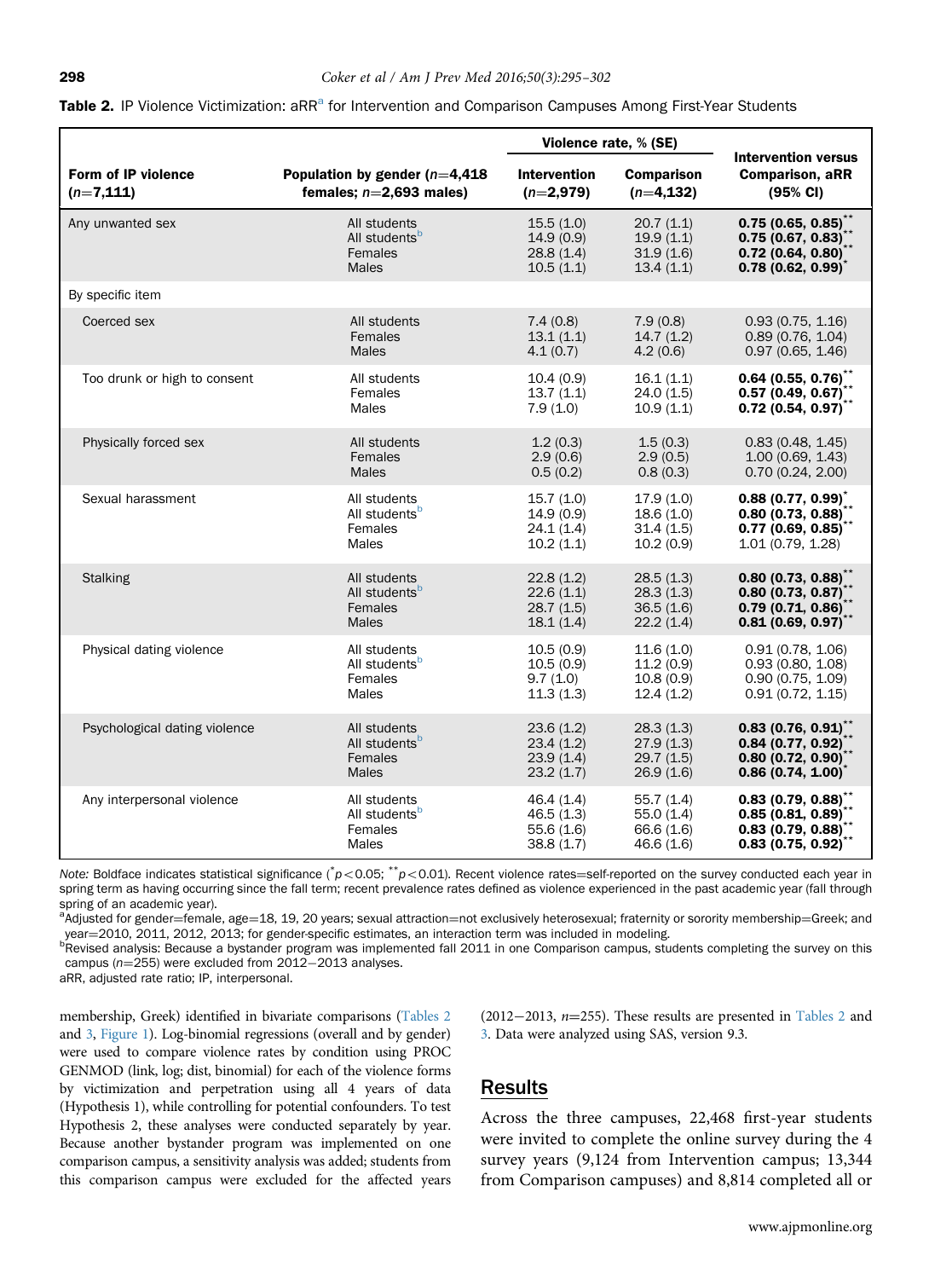| Form of IP                       |                                                                      |                                                  | Violence rate, % (SE)                            |                                                                                                  |
|----------------------------------|----------------------------------------------------------------------|--------------------------------------------------|--------------------------------------------------|--------------------------------------------------------------------------------------------------|
| violence                         | Population by gender $(n=4.418)$                                     | <b>Intervention</b>                              | <b>Comparison</b>                                | <b>Intervention versus</b>                                                                       |
| $(n=7, 111)$                     | females; $n=2,693$ males)                                            | $(n=2,979)$                                      | $(n=4, 132)$                                     | comparison, aRR (95% CI)                                                                         |
| Any unwanted sex                 | All students                                                         | 1.7(0.4)                                         | (0.4)                                            | 0.75(0.50, 1.13)                                                                                 |
|                                  | All students <sup>b</sup>                                            | 1.7(0.4)                                         | 2.3(0.4)                                         | 0.74(0.50, 1.12)                                                                                 |
|                                  | Females                                                              | 1.0(0.3)                                         | 1.7(0.4)                                         | 0.59(0.32, 1.08)                                                                                 |
|                                  | <b>Males</b>                                                         | 2.7(0.7)                                         | 2.8(0.6)                                         | 0.95(0.56, 1.63)                                                                                 |
| Sexual harassment                | All students                                                         | 9.8(0.8)                                         | 13.2(0.9)                                        | $0.74(0.64, 0.86)^{*}$                                                                           |
|                                  | All students <sup>b</sup>                                            | 9.8(0.8)                                         | 13.0(1.0)                                        | 0.75(0.64, 0.87)                                                                                 |
|                                  | Females                                                              | 6.9(0.7)                                         | 10.4(0.9)                                        | 0.66(0.53, 0.82)                                                                                 |
|                                  | Males                                                                | 14.0(1.4)                                        | 16.9(1.4)                                        | 0.83(0.67, 1.01)                                                                                 |
| <b>Stalking</b>                  | All students                                                         | 9.0(0.8)                                         | 13.5(1.0)                                        | $0.66$ (0.56, 0.78) <sup>**</sup>                                                                |
|                                  | All students <sup>b</sup>                                            | 9.0(0.8)                                         | 13.7(1.0)                                        | $0.66$ (0.56, 0.77) <sup>*</sup>                                                                 |
|                                  | Females                                                              | 8.8(0.9)                                         | 13.8(1.1)                                        | $0.64$ (0.52, 0.78) <sup>*</sup>                                                                 |
|                                  | <b>Males</b>                                                         | 9.1(1.1)                                         | 13.1(1.3)                                        | $0.69(0.53, 0.90)^T$                                                                             |
| Physical dating<br>violence      | All students<br>All students <sup>b</sup><br>Females<br>Males        | 7.3(0.7)<br>7.2(0.7)<br>12.0(1.1)<br>4.5(0.8)    | 8.0(0.7)<br>7.9(0.7)<br>13.2(1.2)<br>4.8(0.7)    | 0.92(0.74, 1.15)<br>0.91(0.78, 1.08)<br>0.90(0.76, 1.08)<br>0.93(0.62, 1.40)                     |
| Psychological<br>dating violence | All students<br>All students <sup>b</sup><br>Females<br><b>Males</b> | 12.9(1.0)<br>12.4(0.9)<br>15.9(1.2)<br>10.4(1.2) | 14.9(1.0)<br>14.4(1.0)<br>19.2(1.3)<br>11.6(1.1) | $0.86(0.75, 0.99)^T$<br>0.87(0.76, 0.98)<br>0.83(0.72, 0.96)<br>0.90(0.70, 1.15)                 |
| Any interpersonal<br>violence    | All students<br>All students <sup>b</sup><br>Females<br>Males        | 25.5(1.2)<br>25.5(1.2)<br>27.0(1.4)<br>24.1(1.6) | 32.2(1.3)<br>32.3(1.3)<br>34.4(1.5)<br>30.1(1.6) | $0.79$ (0.71, 0.86) <sup>**</sup><br>0.79(0.73, 0.86)<br>$0.78$ (0.71, 0.86)<br>0.80(0.69, 0.92) |

<span id="page-4-0"></span>

Note. Boldface indicates statistical significance  $({}^*p<0.05; {}^{**}p<0.01)$ .<br><sup>a</sup>Mdiusted for gender-female: age-18, 19, 20 vears: sexual attraction

aAdjusted for gender=female; age=18, 19, 20 years; sexual attraction=not exclusively heterosexual; fraternity or sorority membership=Greek; and year=2010, 2011, 2012, 2013; for gender-specific estimates, an interaction term was included in modeling.

<sup>b</sup>Revised analysis: Because a bystander program was implement fall 2011 in one Comparison campus, students completing the survey on this campus ( $n=255$ ) were excluded from  $2012-2013$  analyses.

aRR, adjusted rate ratio; IP, interpersonal.

Recent violence rates=self-reported on the survey conducted each in spring term as having occurring since the fall term; recent prevalence rates defined as violence experienced in the past academic year (fall through spring of an academic year).

part of the survey (response rate, 39.2%). As described elsewhere, $^{13}$  $^{13}$  $^{13}$  female and white students were more likely to complete the survey relative to each campus' student body  $(p < 0.001)$ .

Student response rates were significantly lower (adjusted Mantel–Haenszel weighted by yearly sample strata, chi-squared=37.76;  $p < 0.0001$ ) on the Intervention campus (35.4%; 3,328/9,124) relative to Comparison campuses (41.9%; 5,586/13,344). More than 85% of students who clicked on the survey link sent to campus e-mail addresses completed the survey. Of the 8,814 students completing at least part of the survey, 1,703 were excluded because of incomplete data on demographic items ( $n=316$ ), violent behavior items ( $n=800$ ), or Green Dot training items ( $n=587$ ). The final analyzable data set included 7,111 students (32.7% of invited students). Students attending the Intervention campus were more likely to be female  $(p=0.01)$ , exclusively heterosexual ( $p=0.01$ ), currently in a fraternity/sorority ( $p<0.0001$ ), and younger ( $p=0.02$ ); no differences in race or current relationship status were observed ([Table 1](#page-2-0)). The data from Comparison campuses were more evenly distributed across all 4 years relative to the Intervention campus, except in 2011 when first-year students were oversampled.

The IP violence rates by form are presented by condition, by victimization [\(Table 2](#page-3-0)) and perpetration (Table 3), and within gender. Rate ratios (RRs) for the comparison of violence by condition were provided, adjusting for potential confounders and data collection year. The unwanted sex victimization rate on the Intervention campus was 15.5% and 20.7% on Comparison campuses [\(Table 2\)](#page-3-0). The adjusted RR (aRR) of 0.75  $(95\% \text{ CI} = 0.65, 0.85)$  corresponds to a 25% lower unwanted sex victimization rate on the Intervention campus compared with the Comparison campuses.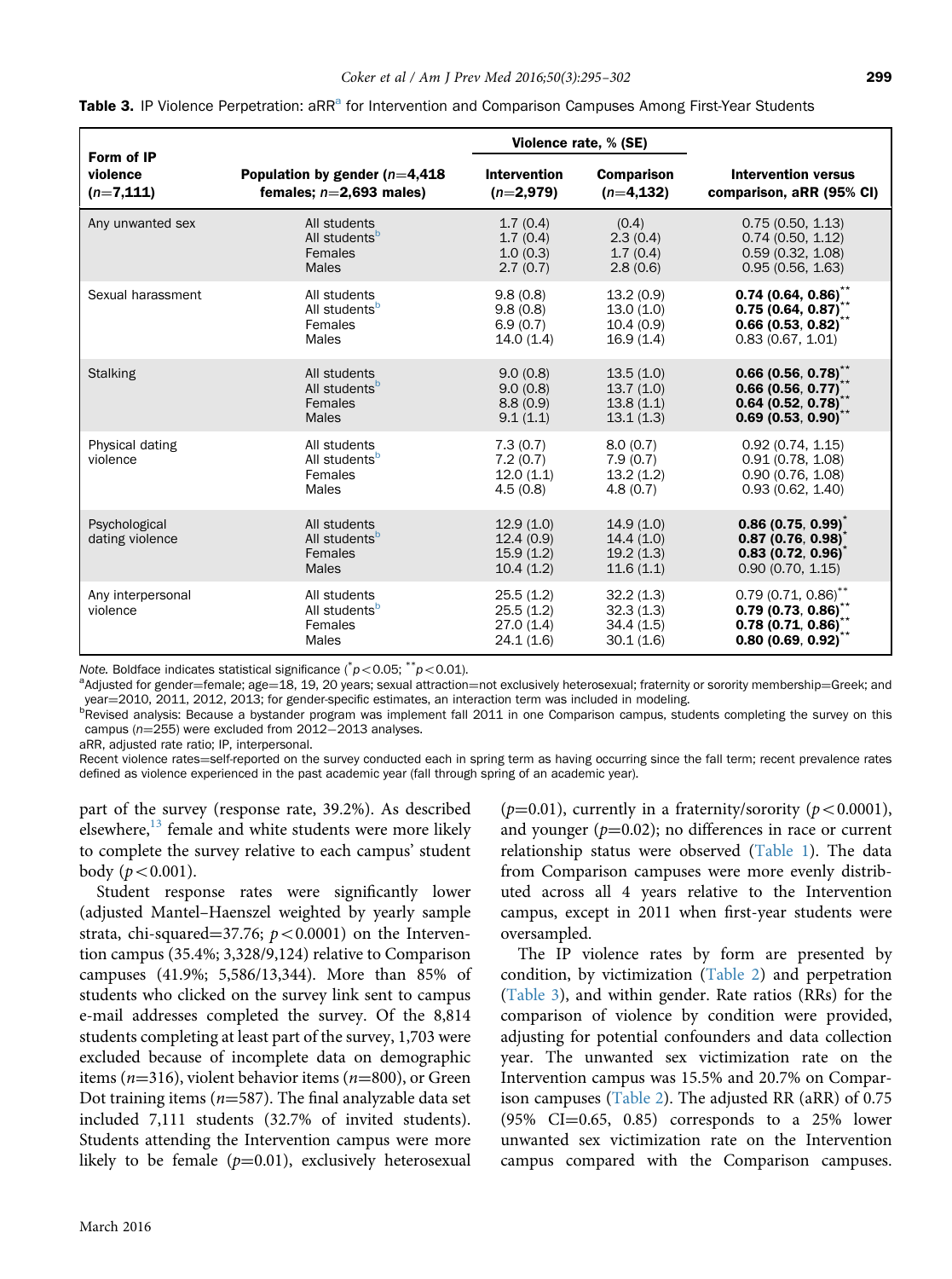<span id="page-5-0"></span>

Figure 1. Violence rates in the intervention and comparison campuses over time.

Note: Rates adjusted for gender=female; age=18, 19, 20 years; sexual attraction=not exclusively heterosexual; fraternity or sorority membership=Greek, with intervention-year interaction term included in the model.

Participants on the Intervention campus were less likely than those on Comparison campuses to indicate that they had sex when they were too drunk or high to consent to sex; no differences by campus were observed for either coerced or physically forced sex victimization.

Consistent with Hypothesis 1, violence victimization was significantly lower for the Intervention versus Comparison campuses [\(Table 2](#page-3-0)) for any unwanted sex victimization (aRR=0.75), sexual harassment  $(aRR=0.88)$ , stalking  $(aRR=0.80)$ , and psychological dating violence ( $aRR=0.83$ ). When all types of IP violence were included, a 17% reduction in victimization  $(aRR=0.83)$  was observed in the Intervention  $(46.4\%)$ relative to Comparison campuses (55.7%). Similarly and consistent with Hypothesis 1, violence perpetration was significantly lower for the Intervention versus Comparison campuses ([Table 3\)](#page-4-0) for sexual harassment  $(aRR=0.74)$ , stalking  $(aRR=0.66)$ , and psychological dating violence ( $aRR=0.86$ ), and when all types of IP violence perpetration were included, a 21% reduction  $(aRR=0.79)$  was observed in the Intervention  $(25.5%)$ relative to Comparison campuses (32.2%). Campuses did not differ in rates of physical dating violence victimization or perpetration or unwanted sex perpetration. Results from sensitivity analyses confirmed these findings. This pattern of lower violence victimization and perpetration in Intervention versus Comparison campuses was similar for both male and female participants.

For each year, the rates of IP violence victimization and perpetration were lower in the Intervention relative to the Comparison campuses (Figure 1). This pattern was statistically significant for IP violence in 2010  $(p=0.04$  [victimization],  $p=0.0009$  [perpetration]), 2011  $(p<0.0001$  [victimization],  $p=0.0004$  [perpetration]), and 2012 ( $p < 0.0001$  [victimization],  $p = 0.01$  [perpetration]), but not in 2013 ( $p=0.51$  [victimization],  $p=0.07$ [perpetration]). A similar pattern was noted for unwanted sex victimization. Sensitivity analyses that excluded surveyed students attending the comparison campus with a bystander programming in  $2012-2013$ confirmed these findings, with the exception that IP violence perpetration remained lower in Intervention versus Comparison campus across all 4 years (2013: aRR= $0.75$ ,  $p < 0.03$ ).

## **Discussion**

In the current study, first-year students attending the Intervention campus reported lower rates of unwanted sex victimization, sexual harassment, stalking, and psychological dating violence victimization and perpetration than those attending Comparison campuses. These patterns were consistent over time, with attenuation in 2013.

Rates of unwanted sexual victimization, particularly being too drunk or high to consent, were 36% lower on the Green Dot campus than on the Comparison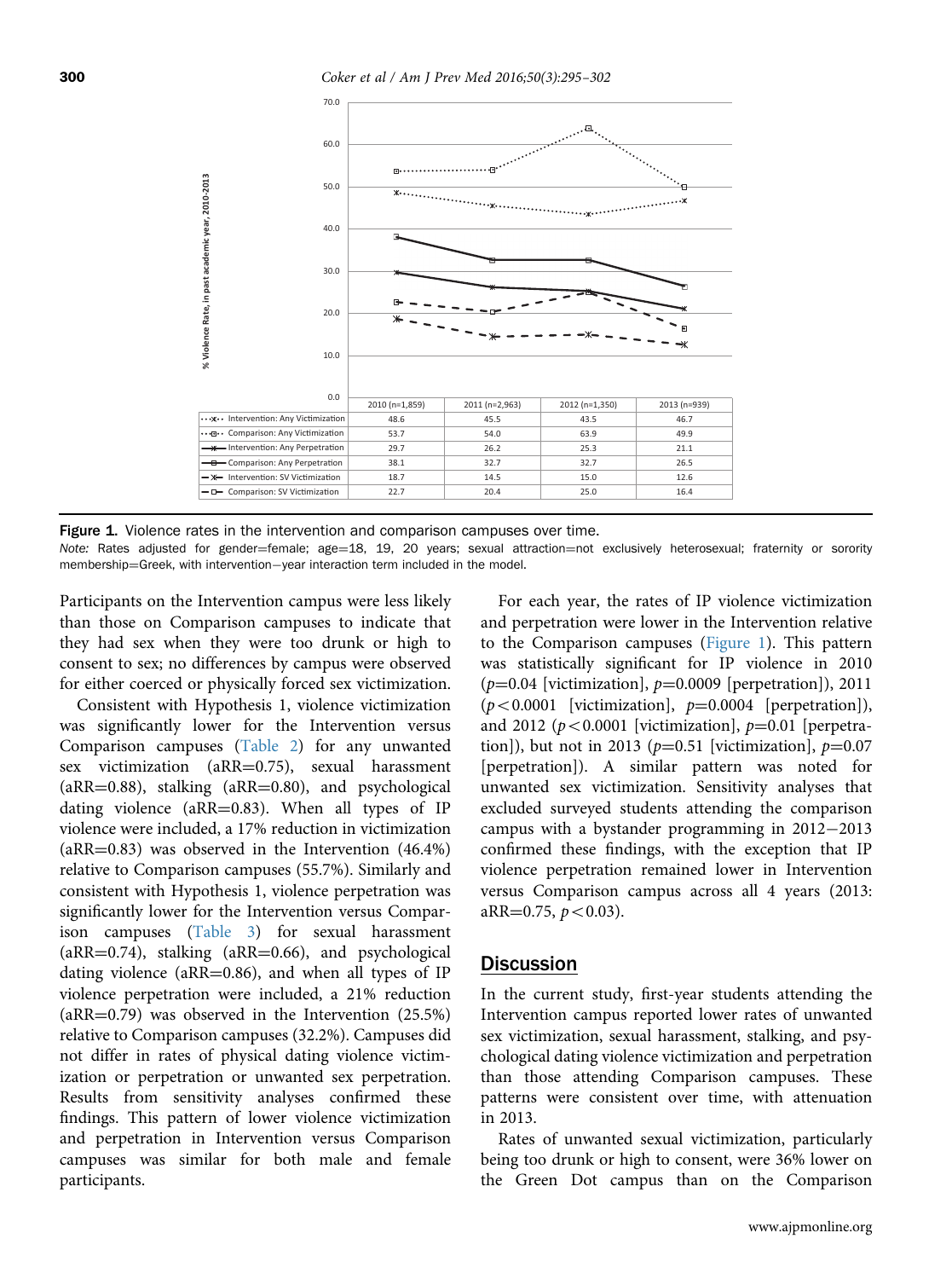campuses. Because bystander training and adoption of bystander behaviors are targeted toward reducing violence perpetration at the campus community level, finding lower rates of overall IP perpetration on the Intervention campus is also suggestive of Green Dot efficacy. In prior research, $11$  a reduction in sexual violence acceptance and an increase in bystander behaviors were associated with an individual's receipt of Green Dot training. Finding a significant reduction in violence on the Green Dot campus suggests that this communitybased bystander program may reach those who have not been trained through diffusion from trained peers modeling bystander behaviors. Lower rates of intensive bystander training in  $2012-2013$ , due to personnel changes, may explain the finding of no difference in violence rates by intervention status in 2013.

Findings from this multiyear study are consistent with a previous analysis using 2010 survey data alone<sup>13</sup> on the same three campuses. In contrast with Gidcyz et al.<sup>12</sup> who found a reduction in sexual violence perpetration among college men receiving a bystander-based intervention, the present study found no differences in unwanted sex perpetration by condition. Although Miller and colleagues<sup>[14](#page-7-0)</sup> found lower psychological dating violence perpetration rates among male high school athletes receiving Coaching Boys Into Men relative to controls, the present study found a reduction in psychological dating violence perpetration only among female participants. Different interventions, study designs, study power, and exposure comparison may explain inconsistencies in findings evaluating the efficacy of bystander interventions.

#### Limitations

Though this large study provides initial evidence of impact of a bystander intervention on violence outcomes, the observational study design represents a limitation. As noted elsewhere, $^{13}$  campuses could not be randomized. Because bystander interventions are hypothesized to work by training students to engage their peers through their social networks, any individual's randomization of training could quickly become contaminated with "exposure" to others within one's social network. The authors found no significant difference in sexual violence perpetration by condition. The measure of sexual violence perpetration was based on items from the National Intimate Partner and Sexual Violence Survey<sup>16</sup> and had good internal consistency<sup>13</sup> (Cronbach's  $\alpha$ =0.752), yet physically forced sex perpetration may have been underestimated  $\left($  < 3%, this study). Lack of power (Type II error) may explain these findings. The response rate (39.2% of students sampled completed the survey) was

lower than desired but respectable given students' use of campus mail and e-mail. Response rates were lower on the Intervention (35.4%) relative to Comparison campuses (41.9%). Limited study power for data collection in 2013 may explain finding no differences by condition in all but 2013. Lastly, the 800 students excluded from final analyses owing to missing violence responses differed in a predictable pattern from those who completed the survey. Those excluded were more likely to be male, aged 18 years, and not in a relationship; these demographic attributes were correlated with lower violence rates among completers. Thus, a bias toward the null finding is the likely result of excluding these 800 with missing violence responses.

Several strengths deserve mention. The current study utilized data from four cohorts of first-year students. This is important because first-year students are recognized as having higher rates of IP victimization<sup>[4](#page-7-0)</sup> and were the focus of Green Dot speeches. Using similar recruitment and data-collection methodology on all campuses reduced the potential for measurement error. Including a range of violence forms and measuring victimization and perpetration provides a more comprehensive assessment of intervention efficacy. The finding of consistently lower violence rates on the Green Dot campus despite one of the two control campuses having had exposure to another bystander program (Stand Up Carolina!) suggests direct comparisons of bystander programs may be particularly important now that the Campus Sexual Violence Elimination Act mandates bystander interventions for all schools receiving Title IV funds.

These results provide evidence that students on a campus with a Green Dot bystander intervention experienced 21% lower rates of IP violence victimization and perpetration relative to students attending campuses without this intervention. These community-level findings have direct relevance for college administrators deciding which bystander programs to implement given requirements of the Campus Sexual Violence Elimination  $Act.$ <sup>1</sup> Green Dot may be an effective bystander intervention to fulfill the mandate of this Act.

# **Conclusions**

This study provides a longer-term evaluation of the potential impact of a bystander intervention on IP victimization and perpetration among first-year students. These findings indicate that Green Dot is associated with lower rates of IP violence over time and measured at the campus level. This observation suggests that Green Dot is a promising strategy for the prevention of sexual and other forms of violence victimization and perpetration among students. These findings point to the need for